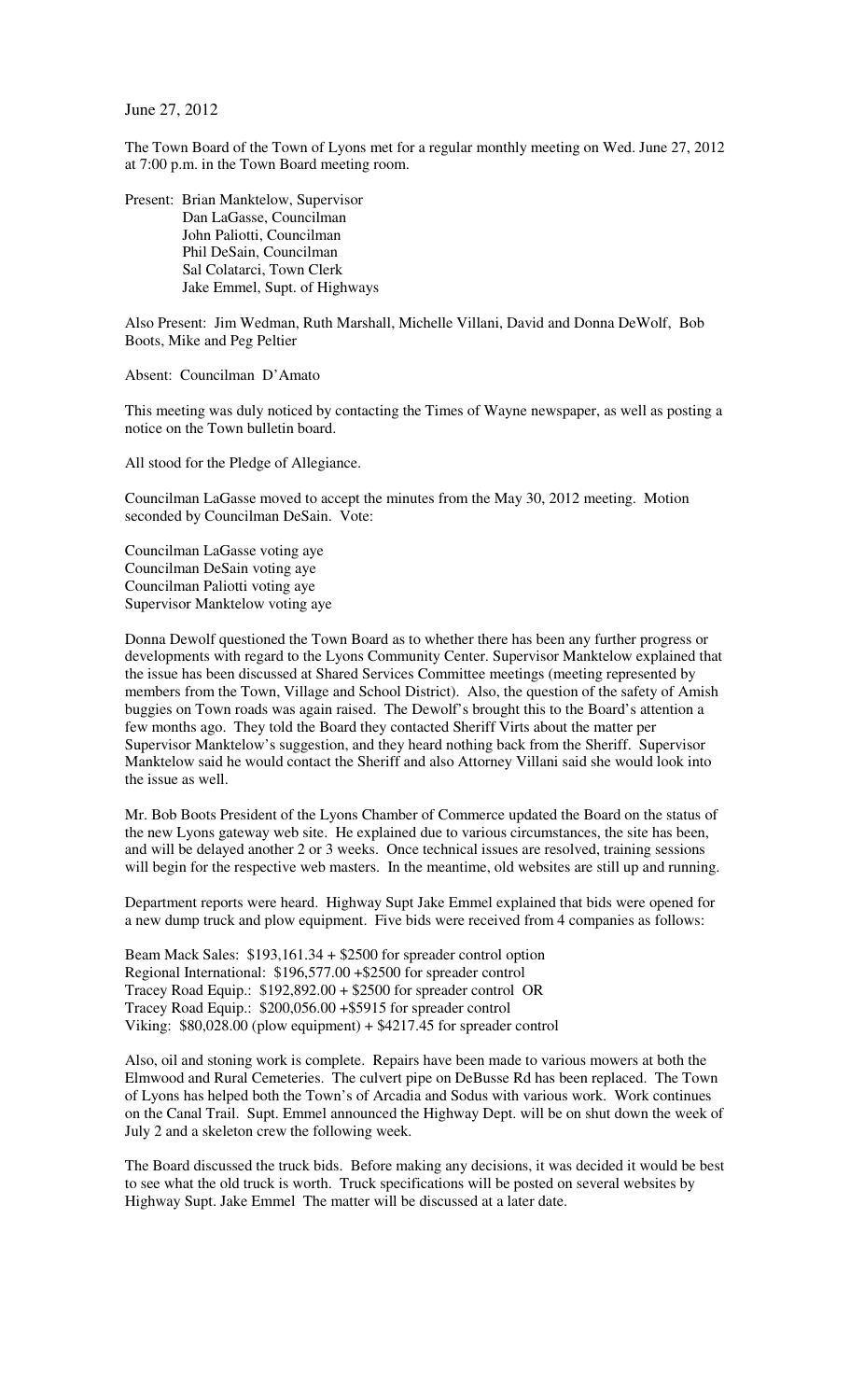Supervisor Manktelow updated the Board on the County's plan for a County-wide rabies control program. He said many towns are giving written notice to the County to end the contract that dates back to January 1994 which stated each town needed to have someone to for rabies filed response available 24 hours, 7 days a week. Supervisor Manktelow pointed out that now, the County to responsible for the entire rabies response issue so a contract with the county is no longer needed. Councilman DeSain moved to allow the Supervisor to send a letter to the County, giving 30 days notice that the Town of Lyons will opt out of the 1994 contract as of Aug. 1, 2012. Motion seconded by Councilman LaGasse. Vote:

Councilman DeSain voting aye Councilman Paliotti voting aye Councilman LaGasse voting aye Supervisor Manktelow voting aye

Supervisor Manktelow then mentioned that there are some employees as well as retirees asking about obtaining dental insurance to be paid totally by the employee with no cost to the Town. He said a representative from Excellus has been contacted about pricing. When that information arrives, the Board will review it and pass the information onto the interested employees/retirees. Councilman Paliotti moved to allow Town retirees and Town employees to be eligible for dental insurance with full cost coming from the retirees and employees and at no time will the Town of Lyons inc incur any of the dental insurance costs. Motion seconded by Councilman DeSain. Vote:

Councilman Paliotti voting aye Councilman DeSain voting aye Councilman LaGasse voting aye Supervisor Manktelow voting aye

Councilman LaGasse then moved the following resolution, seconded by Councilman DeSain:

**WHEREAS**, the Lyons Town Board adopted an Employee Handbook by resolution of the Town Board on May 30, 2012, and

**WHEREAS**, the Handbook sets forth certain benefits for full-time employees who are regularly scheduled to work a minimum of forty (40.0) hours per week, and

**WHEREAS**, Diane Kitchen, who is currently employed by the Town in the position of "Account Clerk", has historically enjoyed certain benefits although she is only regularly scheduled to work thirty-two (32.0) hours per week, and

**WHEREAS**, the Town Board has determined that Diane Kitchen may continue to enjoy certain benefits although she is not regularly scheduled to work a minimum of forty (40.0) hours per week,

**NOW, BE IT RESOLVED**, that Diane Kitchen may continue to enjoy those benefits which she currently enjoys, i.e. paid holidays, vacation leave, paid personal leave, and sick leave, and

**BE IT FURTHER RESOLVED**, that this resolution only benefits Diane Kitchen, personally, and

**BE IT FURTHER RESOLVED**, that this resolution shall be effective, retroactively, as of May 30, 2012, so that it is consistent with the adoption of the Handbook, and

**BE IT FURTHER RESOLVED**, that a copy of this resolution shall be included in the contents of Diane Kitchen's personnel file.

Councilman LaGasse voting aye Councilman DeSain voting aye Councilman Paliotti voting aye Supervisor Manktelow voting aye

Councilman LaGasse then moved the following resolution, seconded by Councilman DeSain: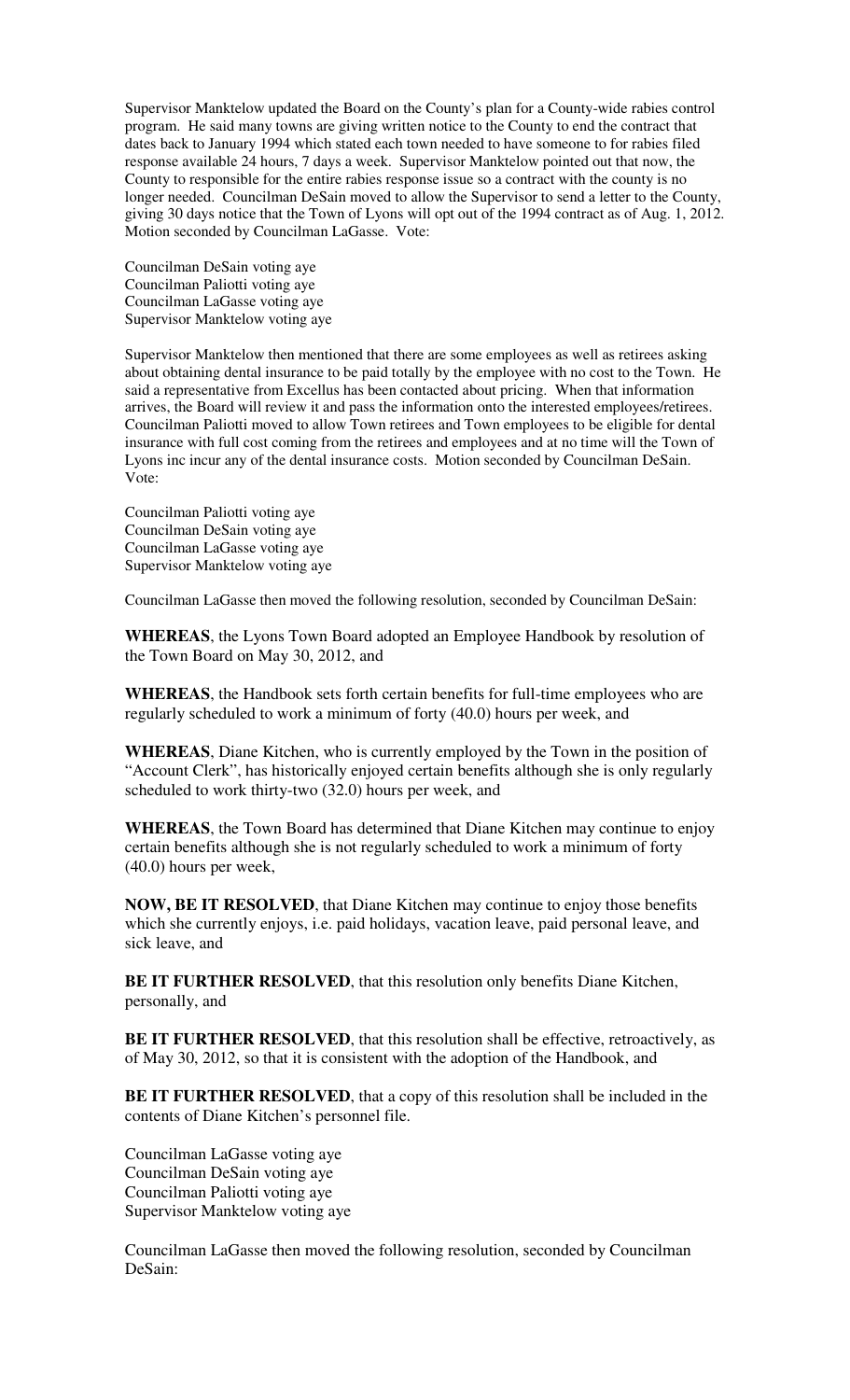**WHEREAS**, the Lyons Town Board adopted an Employee Handbook by resolution of the Town Board on May 30, 2012, and

**WHEREAS**, the Handbook sets forth certain benefits for full-time employees who are regularly scheduled to work a minimum of forty (40.0) hours per week, and

**WHEREAS**, Mary Jo Smokoski, who is currently employed by the Town in the position of "Clerk Typist", has historically enjoyed certain benefits although she is only regularly scheduled to work thirty-two (32.0) hours per week, and

**WHEREAS**, the Town Board has determined that Mary Jo Smokoski may continue to enjoy certain benefits although she is not regularly scheduled to work a minimum of forty (40.0) hours per week,

**NOW, BE IT RESOLVED**, that Mary Jo Smokoski may continue to enjoy those benefits which she currently enjoys, i.e. paid holidays, vacation leave, paid personal leave, and sick leave, and

**BE IT FURTHER RESOLVED**, that this resolution only benefits Mary Jo Smokoski, personally, and

**BE IT FURTHER RESOLVED**, that this resolution shall be effective, retroactively, as of May 30, 2012, so that it is consistent with the adoption of the Handbook, and

**BE IT FURTHER RESOLVED**, that a copy of this resolution shall be included in the contents of Mary Jo Smokoski's personnel file.

Councilman LaGasse voting aye Councilman DeSain voting aye Councilman Paliotti voting aye Supervisor Manktelow voting aye

At 8:05 p.m. Councilman DeSain moved to go into executive session, asking Highway Supt. Jake Emmel to remain. Motion seconded by Councilman Paliotti. Vote:

Councilman DeSain voting aye Councilman Paliotti voting aye Councilman LaGasse voting aye Supervisor Manktelow voting aye.

At 8:50 p.m., Councilman LaGasse moved to come out of executive session. Motion seconded by Councilman DeSain. Vote:

Councilman LaGasse voting aye Councilman DeSain voting aye Councilman Paliotti voting aye Supervisor Manktelow voting aye

Councilman LaGasse moved to approve General vouchers # 249 through #300 and # 303 and # 304 and to approve # 301 and #302 pending clarification from the Ambulance Dept. And Highway vouchers #98 through #110 and # 112 through # 116. Highway voucher # 111 will NOT be approved for payment as the Board wished to put this item through the insurance company. Motion seconded by Councilman DeSain. Vote:

Councilman LaGasse voting aye Councilman DeSain voting aye Councilman Paliotti voting aye Supervisor Manktelow voting aye

As there was no further business, the meeting was adjourned at 9:00 p.m.